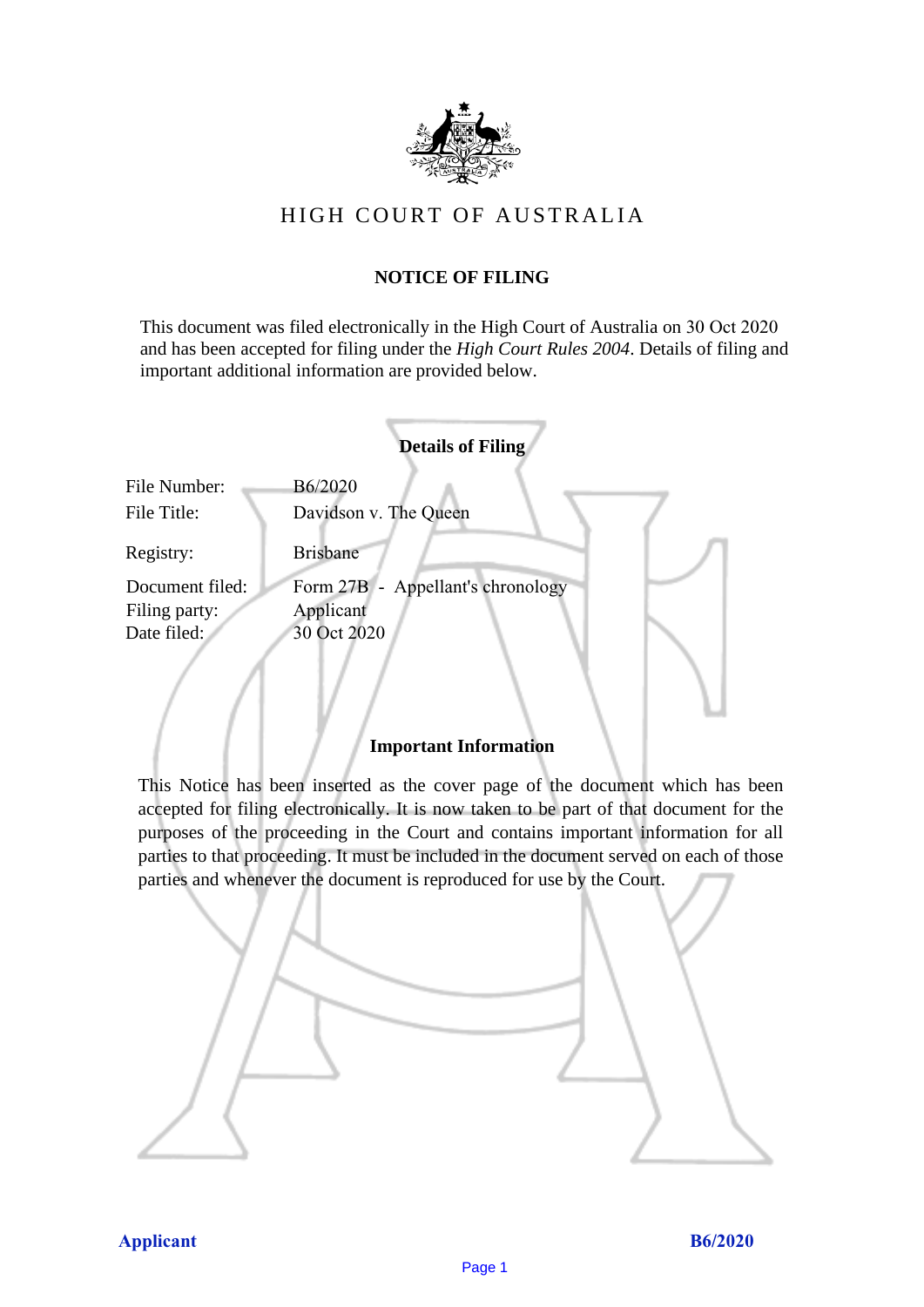# IN THE HIGH COURT OF AUSTRALIA BRISBANE REGISTRY No. B6 of 2020

## BETWEEN: CHARLES WILLIAM DAVIDSON

### APPLICANT'S CHRONOLOGY

### Part I: Certification

| ___ |  |
|-----|--|

|                              | IN THE HIGH COURT OF AUSTRALIA                                                                                                                                                                                                                                                                                                                     | B6/2020 |
|------------------------------|----------------------------------------------------------------------------------------------------------------------------------------------------------------------------------------------------------------------------------------------------------------------------------------------------------------------------------------------------|---------|
| <b>BRISBANE REGISTRY</b>     | No. B6 of 2020                                                                                                                                                                                                                                                                                                                                     |         |
|                              |                                                                                                                                                                                                                                                                                                                                                    |         |
| <b>BETWEEN:</b>              | <b>CHARLES WILLIAM DAVIDSON</b>                                                                                                                                                                                                                                                                                                                    |         |
|                              | Applicant                                                                                                                                                                                                                                                                                                                                          |         |
|                              | and                                                                                                                                                                                                                                                                                                                                                |         |
|                              | THE QUEEN                                                                                                                                                                                                                                                                                                                                          |         |
|                              | Respondent                                                                                                                                                                                                                                                                                                                                         |         |
|                              | <b>APPLICANT'S CHRONOLOGY</b>                                                                                                                                                                                                                                                                                                                      |         |
| <b>Part I: Certification</b> | 1. I certify that this chronology is in a form suitable for publication on the internet.                                                                                                                                                                                                                                                           |         |
| Part II:<br><b>Date</b>      |                                                                                                                                                                                                                                                                                                                                                    |         |
|                              | <b>Event</b>                                                                                                                                                                                                                                                                                                                                       |         |
| <b>Chronology of events</b>  |                                                                                                                                                                                                                                                                                                                                                    |         |
| 22 February 2014             | Events of counts one and two (indecent assaults) <sup>1</sup>                                                                                                                                                                                                                                                                                      |         |
| 24 February 2014             | Events of count three (indecent assault) $2$                                                                                                                                                                                                                                                                                                       |         |
| 5 March 2014                 | Events of counts four and five (indecent assaults) $3$                                                                                                                                                                                                                                                                                             |         |
| 28 July 2014                 | Events of count six (indecent assault) <sup>4</sup>                                                                                                                                                                                                                                                                                                |         |
| 30 August 2014               | Events of count seven (indecent assault) <sup>5</sup>                                                                                                                                                                                                                                                                                              |         |
|                              | <sup>1</sup> R v Davidson [2019] QCA 120 at [47]-[56]; AB 214-216.<br><sup>2</sup> R v Davidson [2019] QCA 120 at [57]-[61]; AB 216.<br><sup>3</sup> R v Davidson [2019] QCA 120 at [62]-[72]; AB 216-218.<br><sup>4</sup> R v Davidson [2019] QCA 120 at [73]-[78]; AB 218-219.<br><sup>5</sup> R v Davidson [2019] QCA 120 at [85]-[87]; AB 220. |         |
|                              |                                                                                                                                                                                                                                                                                                                                                    |         |

<sup>&#</sup>x27; Rv Davidson [2019] QCA 120 at [47]-[56]; AB 214-216.

<sup>2</sup> Rv Davidson [2019] QCA 120 at [57]-[61]; AB 216.

<sup>3</sup> Rv Davidson [2019] QCA 120 at [62]-[72]; AB 216-218.

<sup>\*</sup> Rv Davidson [2019] QCA 120 at [73]-[78]; AB 218-219.

<sup>&</sup>gt; Rv Davidson [2019] QCA 120 at [85]-[87]; AB 220.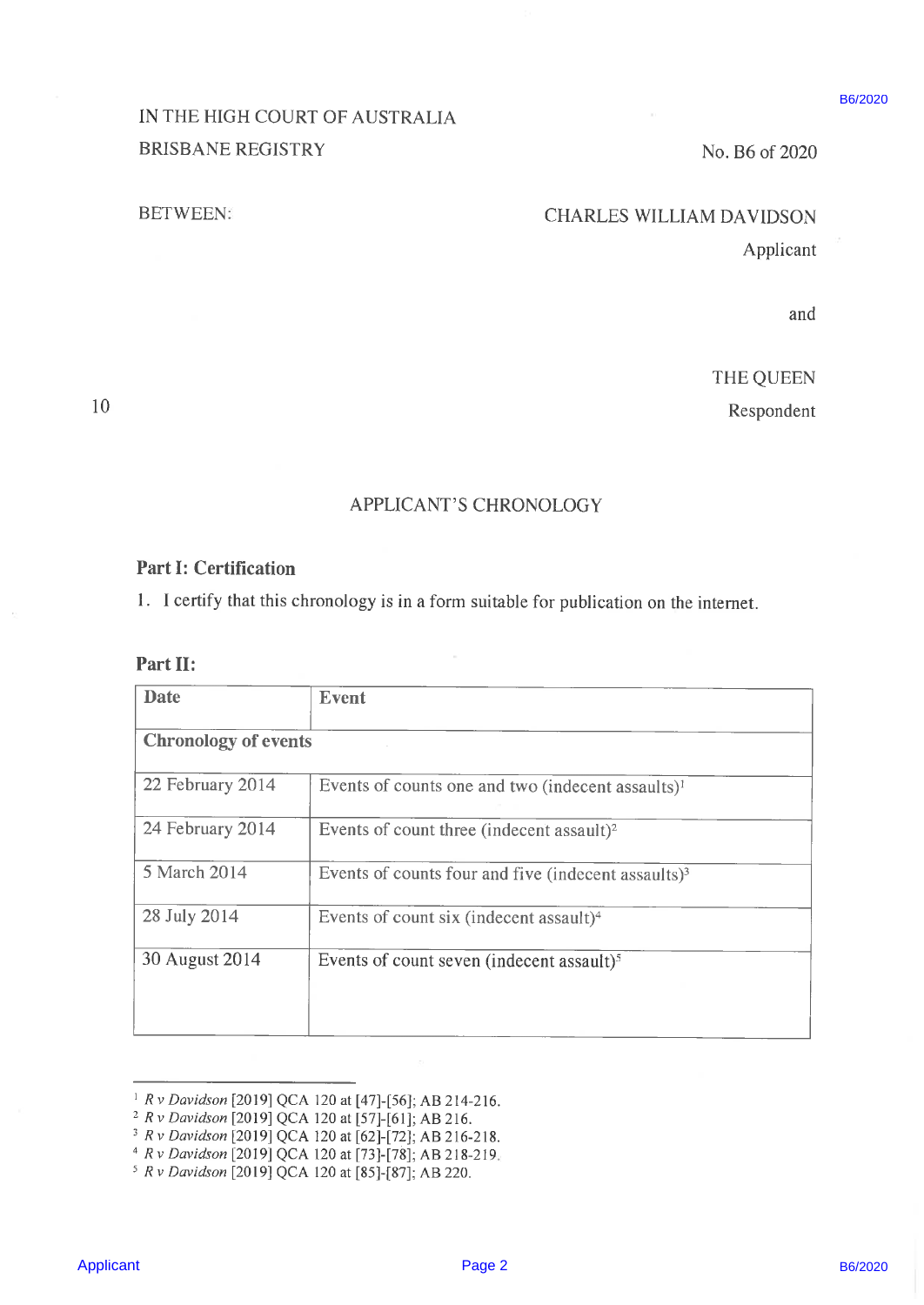| 4 October 2014                                                                                                                 |                                                                                                                                                                                                                                                                                                                                                                                                                                                                                                        | B6/2020 |
|--------------------------------------------------------------------------------------------------------------------------------|--------------------------------------------------------------------------------------------------------------------------------------------------------------------------------------------------------------------------------------------------------------------------------------------------------------------------------------------------------------------------------------------------------------------------------------------------------------------------------------------------------|---------|
|                                                                                                                                | Events of count eight (indecent assault) <sup>6</sup>                                                                                                                                                                                                                                                                                                                                                                                                                                                  |         |
| 22 October 2014                                                                                                                | Events of counts nine and ten (indecent assaults) <sup>7</sup>                                                                                                                                                                                                                                                                                                                                                                                                                                         |         |
| 4 November 2014                                                                                                                | Events of count eleven (indecent assaults) $8$                                                                                                                                                                                                                                                                                                                                                                                                                                                         |         |
| 10 November 2014                                                                                                               | Events of count twelve (indecent assault) <sup>9</sup>                                                                                                                                                                                                                                                                                                                                                                                                                                                 |         |
| 17 November 2014                                                                                                               | Events of counts thirteen and fourteen (indecent assaults) and<br>count fifteen (rape) <sup>10</sup>                                                                                                                                                                                                                                                                                                                                                                                                   |         |
| 4 September 2015                                                                                                               | Events of counts sixteen and seventeen (rapes) and counts<br>eighteen, nineteen and twenty (indecent assault) <sup>11</sup>                                                                                                                                                                                                                                                                                                                                                                            |         |
| 14 September 2015                                                                                                              | Events of count twenty-one (indecent assault) <sup>12</sup>                                                                                                                                                                                                                                                                                                                                                                                                                                            |         |
| <b>Litigation History</b>                                                                                                      |                                                                                                                                                                                                                                                                                                                                                                                                                                                                                                        |         |
| 29 January 2018                                                                                                                | District Court Pre-trial hearing <sup>13</sup>                                                                                                                                                                                                                                                                                                                                                                                                                                                         |         |
| 19 February 2018 to<br>28 February 2018                                                                                        | <b>District Court Trial</b>                                                                                                                                                                                                                                                                                                                                                                                                                                                                            |         |
| 1 March 2018                                                                                                                   | Verdicts <sup>14</sup>                                                                                                                                                                                                                                                                                                                                                                                                                                                                                 |         |
| 2 March 2018                                                                                                                   | The applicant was sentenced <sup>15</sup>                                                                                                                                                                                                                                                                                                                                                                                                                                                              |         |
| 1 February 2019                                                                                                                | The Court of Appeal, Supreme Court of Queensland, dismissed<br>the applicant's appeal <sup>16</sup>                                                                                                                                                                                                                                                                                                                                                                                                    |         |
| 23 April 2020                                                                                                                  | The High Court referred the Application for Special Leave to a<br>Full Court <sup>17</sup>                                                                                                                                                                                                                                                                                                                                                                                                             |         |
| <sup>13</sup> Applicant's Book of Further Material: p 212-233.<br><sup>14</sup> AB: p 183-193.<br><sup>15</sup> AB: p 195-199. | <sup>6</sup> R v Davidson [2019] QCA 120 at [87]-[91]; AB 220-221.<br><sup>7</sup> R v Davidson [2019] QCA 120 at [85]-[91]; AB 220-221.<br>8 R v Davidson [2019] QCA 120 at [106]-[110]; AB 223-224.<br><sup>9</sup> R v Davidson [2019] QCA 120 at [112]-[117]; AB 224-225.<br><sup>10</sup> R v Davidson [2019] QCA 120 at [79]-[84]; AB 219-220.<br><sup>11</sup> R v Davidson [2019] QCA 120 at [118]-[129]; AB 225-227.<br><sup>12</sup> R v Davidson [2019] QCA 120 at [130]-[134]; AB 227-228. |         |
| <sup>16</sup> AB: p 205-244.<br><sup>17</sup> AB: p 271.                                                                       |                                                                                                                                                                                                                                                                                                                                                                                                                                                                                                        |         |
| <b>Applicant</b>                                                                                                               | Page 3                                                                                                                                                                                                                                                                                                                                                                                                                                                                                                 | B6/2020 |

<sup>6</sup>Rv Davidson [2019] QCA 120 at [87]-[91]; AB 220-221.

- 7Rv Davidson [2019] QCA 120 at [85]-[91]; AB 220-221.
- Rv Davidson [2019] QCA 120 at [106]-[110]; AB 223-224.
- Rv Davidson [2019] QCA 120 at [112]-[117]; AB 224-225.
- 10Rv Davidson [2019] QCA 120 at [79]-[84]; AB 219-220.
- $NR$  v Davidson [2019] QCA 120 at [118]-[129]; AB 225-227.
- <sup>12</sup> R v Davidson [2019] QCA 120 at [130]-[134]; AB 227-228.
- <sup>13</sup> Applicant's Book of Further Material: p 212-233.
- <sup>14</sup> AB: p 183-193.

- 16AB: p 205-244.
- <sup>17</sup> AB: p 271.

B6/2020

<sup>&</sup>lt;sup>15</sup> AB: p 195-199.